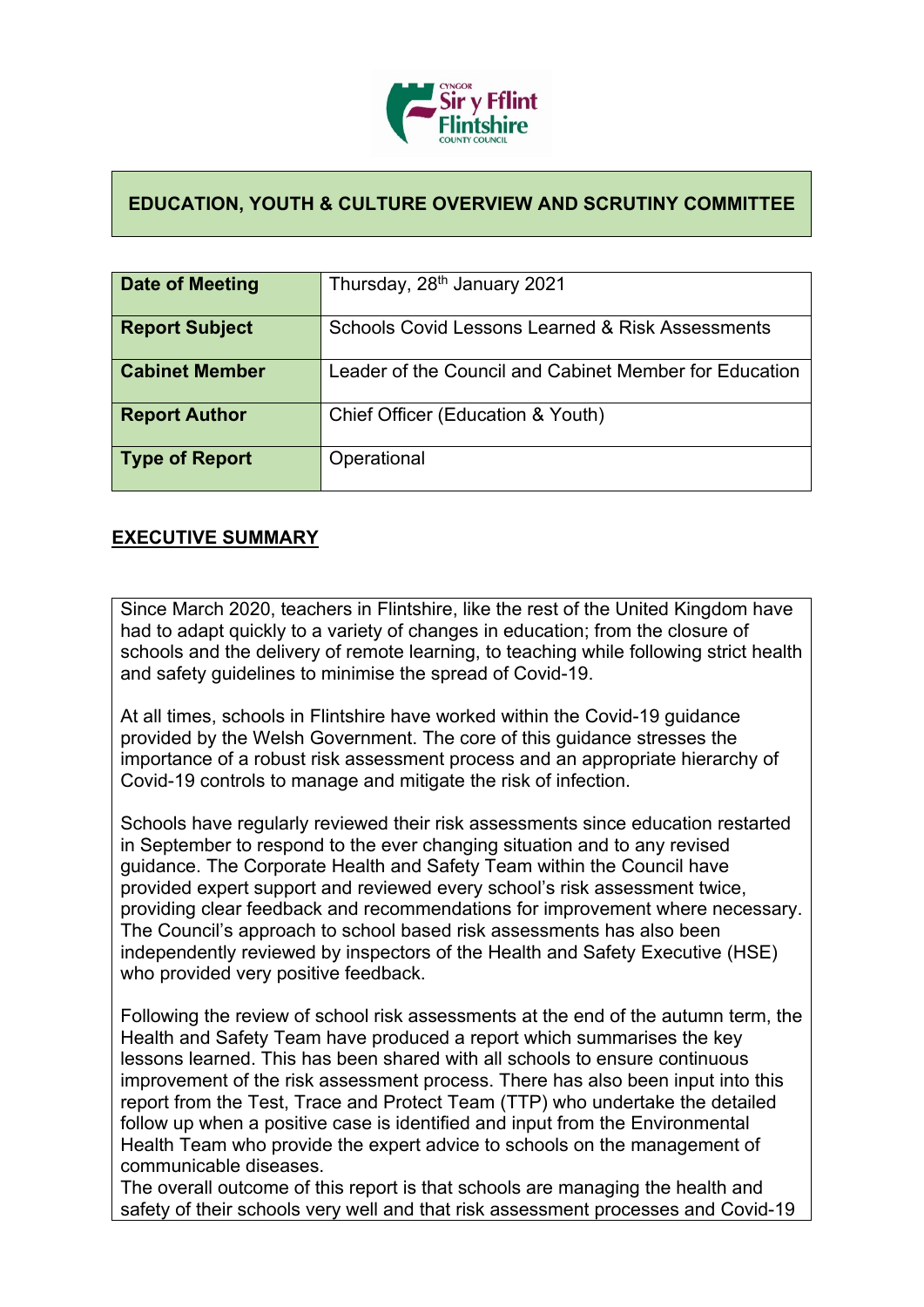controls are robust and effective. This is reassuring for the Council, for parents and for pupils. The current arrangements also remain the best approach to managing the new variant of coronavirus which is prevalent in Flintshire.

However, there are still concerns, that despite regular messaging from schools, the Council and the national governments, some individuals are still not complying with the requirements set out by the Welsh Government and Public Health Wales to minimise the spread of the virus.

|   | <b>RECOMMENDATIONS</b>                                                                                                                                                                           |
|---|--------------------------------------------------------------------------------------------------------------------------------------------------------------------------------------------------|
|   | That members receive the report and welcome the assurance provided that<br>schools have robust risk assessments in place and effective control<br>measures to maintain safe school environments. |
| 2 | That members acknowledge the work of the Corporate Health and Safety<br>Team in supporting schools in the pandemic and note the lessons learned<br>to date.                                      |

## **REPORT DETAILS**

| 1.00 | <b>EXPLAINING THE COVID-19 LESSONS LEARNED AND RISK</b><br><b>ASSESSMENTS IN SCHOOLS</b>                                                                                                                                                                                                                                                                                                                                                                                                                                                                                                                                                                                                                                                      |
|------|-----------------------------------------------------------------------------------------------------------------------------------------------------------------------------------------------------------------------------------------------------------------------------------------------------------------------------------------------------------------------------------------------------------------------------------------------------------------------------------------------------------------------------------------------------------------------------------------------------------------------------------------------------------------------------------------------------------------------------------------------|
| 1.01 | From the beginning of the lockdown period in March 2020 and the<br>subsequent reopening of schools for the provision of education, schools<br>have been involved in developing robust risk assessments based on<br>national guidance to ensure the safety of pupils, staff and the wider school<br>community in light of the coronavirus pandemic.                                                                                                                                                                                                                                                                                                                                                                                            |
| 1.02 | Working in partnership with the regional school improvement service GwE,<br>officers of the Education Portfolio and the Corporate Health and Safety<br>Team, contributed to the development of a comprehensive risk<br>assessment model and toolkit which was shared with all schools across<br>the North Wales region. This was well received by Headteachers and<br>successfully adopted by all Flintshire schools.                                                                                                                                                                                                                                                                                                                         |
| 1.03 | The detailed risk assessment covered every aspect of school life,<br>identifying the areas of risk in terms of the physical school environment,<br>daily school operations, delivering teaching and learning, managing pupils,<br>parents and other visitors to the site, transport, catering, cleaning etc.<br>On the basis of the risks identified, appropriate controls were established<br>in line with Welsh Government and Public Health Wales guidance e.g. one<br>way systems, learners grouped in bubbles, increased resources for<br>handwashing and sanitizing, dedicated rooms/outdoor areas for particular<br>groups, enhanced cleaning regimes, use of face coverings (where<br>advised), enforcement of social distancing etc. |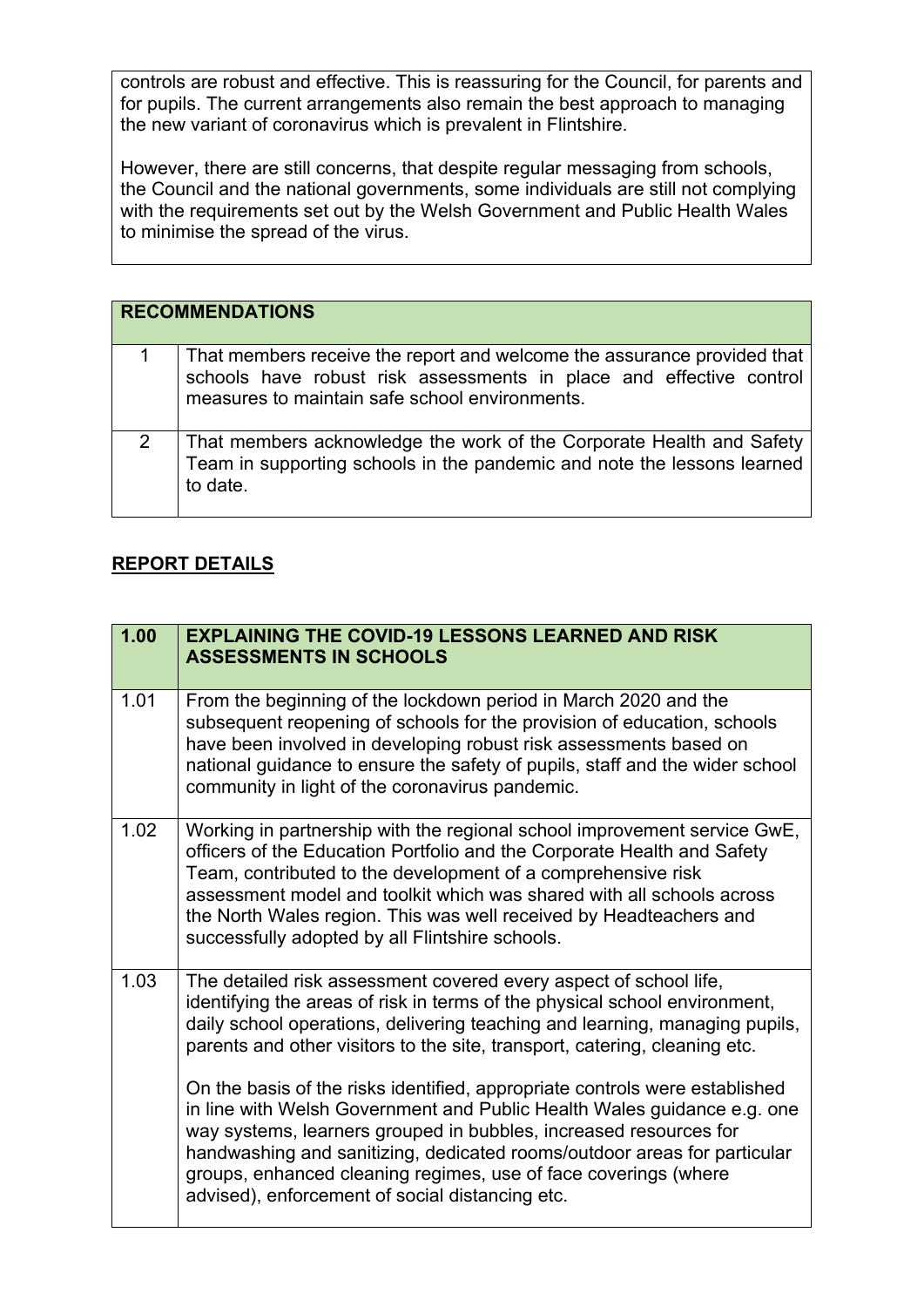| 1.04 | No school in Flintshire was permitted to open in September until their risk<br>assessment had been quality assured by the Health and Safety Team and<br>where necessary, any recommendations to strengthen controls were<br>made.                                                                                                                                                                                                                                                                                |
|------|------------------------------------------------------------------------------------------------------------------------------------------------------------------------------------------------------------------------------------------------------------------------------------------------------------------------------------------------------------------------------------------------------------------------------------------------------------------------------------------------------------------|
| 1.05 | Head teachers / Governing Bodies are responsible for monitoring the<br>advice and guidance available, ensuring risk assessments and safe<br>working practices are updated where applicable and cascaded through to<br>employees. They have to ensure that compliance is monitored and any<br>emerging issues addressed appropriately.                                                                                                                                                                            |
|      | Regular updates have been issued to schools where risk assessments<br>could be affected by changes to current national guidance or corporate<br>policies and procedures. All schools have been instructed to ensure that<br>employees receive site specific information on the controls implemented<br>within their workplaces.                                                                                                                                                                                  |
|      | Risk assessments were developed in conjunction with staff and union<br>representatives and this joint ownership encourages their effective<br>implementation by all.                                                                                                                                                                                                                                                                                                                                             |
| 1.06 | Once schools had been operational for the first half term, a second review<br>of risk assessments and controls was undertaken by the Health and Safety<br>Team to provide ongoing reassurance that the assessments and controls<br>were still robust.                                                                                                                                                                                                                                                            |
| 1.07 | The outcome of that review, completed by the end of the autumn term,<br>was that there continued to be effective management of risk assessments<br>and the hierarchy of controls within schools and that they had responded<br>well to new guidance that had emerged over the term e.g. ventilation.                                                                                                                                                                                                             |
|      | All schools received written feedback on their documentation and no<br>school in Flintshire required any major intervention to address any<br>potential weaknesses in their approach.                                                                                                                                                                                                                                                                                                                            |
| 1.08 | In addition to the scrutiny from the corporate team, the national Health and<br>Safety Executive (HSE) also undertook a review of Covid-19 risk<br>assessments and safe working practices in each local authority in Wales.<br>This involved meetings with key officers, reviews of documentation and a<br>small number of visits to school sites. Feedback from the HSE inspector<br>was positive in relation to the approach taken in Flintshire and no<br>significant health and safety concerns were raised. |
| 1.09 | Despite schools' best efforts, there were significant numbers of cases of<br>Covid-19 identified in the pupil population and in the schools workforce in<br>the autumn term that resulted in the school having to take appropriate<br>action to isolate bubbles and implement their infection control protocols.                                                                                                                                                                                                 |
|      | Cases of 'within school' transmission of the virus remained relatively low<br>because of schools' safe working practices. The effective tracing of each<br>case by the Test, Trace and Protect Team (TTP) and review by<br>Environment Health Officers (EHO), confirmed that most of the cases<br>identified had been contracted within families or within the community.                                                                                                                                        |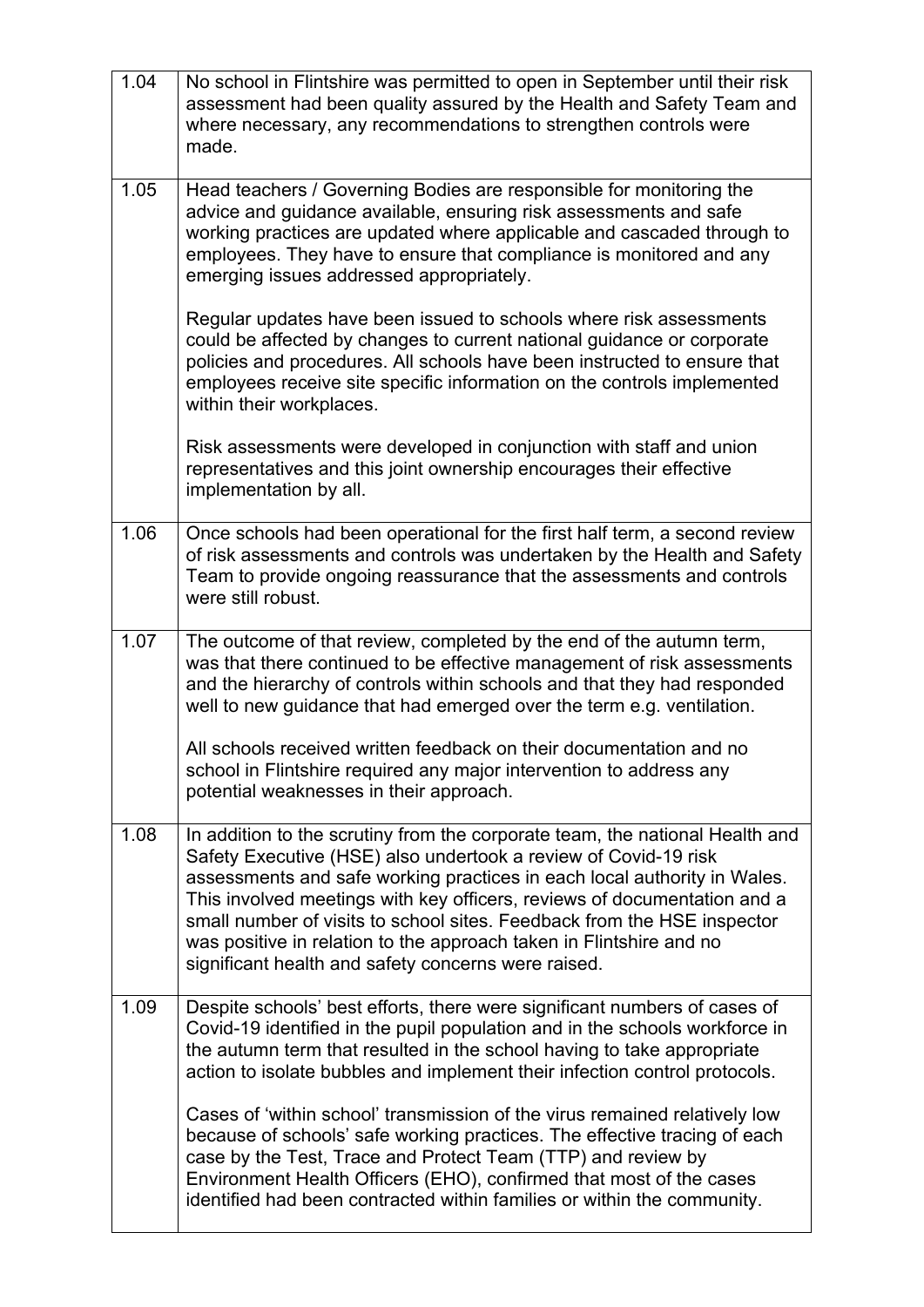|      | Where clusters of cases were identified in particular schools, the<br>Corporate Health and Safety Team conducted several joint visits to<br>schools with members from the Council's Environmental Health Team to<br>review the school's arrangements. No significant safety concerns were<br>raised as a result of these visits.<br>In addition, Corporate Health and Safety colleagues accompanied<br>Inspectors from the Health and Safety Executive (HSE) on visits to a<br>number of Flintshire schools and, again, no significant health and safety<br>concerns were identified. Schools' arrangements were confirmed to be<br>robust. |
|------|---------------------------------------------------------------------------------------------------------------------------------------------------------------------------------------------------------------------------------------------------------------------------------------------------------------------------------------------------------------------------------------------------------------------------------------------------------------------------------------------------------------------------------------------------------------------------------------------------------------------------------------------|
| 1.10 | Through the Test, Trace and Protect process information is gathered from<br>people who have tested positive for coronavirus about their movements,<br>their attendance at work, college or school and who they have had contact<br>with.                                                                                                                                                                                                                                                                                                                                                                                                    |
|      | With the increasing trend of positive cases in Flintshire through December<br>and early January and information gathered by TTP, it became apparent<br>that despite very high levels of public messaging, there appeared to be<br>concerning trends of public behaviour and misconceptions about the<br>current health protection guidance e.g. not staying in self-isolation when<br>confirmed as a positive test or waiting for a test result; children mixing<br>outside of school time e.g. sleep overs, parties, playdates etc.; informal<br>childcare outside of the permitted bubble arrangements; and car shares.                   |
|      | As a result the Council has reinforced the health guidance messages and<br>schools have received specific communications to use in their regular<br>newsletters to parents to remind them of the regulations.                                                                                                                                                                                                                                                                                                                                                                                                                               |
| 1.11 | As part of the risk assessment review process, the Corporate Health and<br>Safety Team also captured comments from schools about their<br>experiences of managing their risk assessments and if there were<br>important lessons they had learned that they felt would be of value to<br>share with others. These are included in the report attached at Appendix 1.                                                                                                                                                                                                                                                                         |

| 2.00 | <b>RESOURCE IMPLICATIONS</b>                                                                                                                                                                                                                                                                                                                                                    |
|------|---------------------------------------------------------------------------------------------------------------------------------------------------------------------------------------------------------------------------------------------------------------------------------------------------------------------------------------------------------------------------------|
| 2.01 | There are no revenue or capital implications as a result of this report.                                                                                                                                                                                                                                                                                                        |
|      | The main resource implication was the amount of time spent by a small<br>team of officers to support the development and implementation of a<br>robust risk assessment and control management process. However, the<br>report outlines that this was time well spent as it secured positive<br>outcomes. This investment of time and expertise was highly valued by<br>schools. |